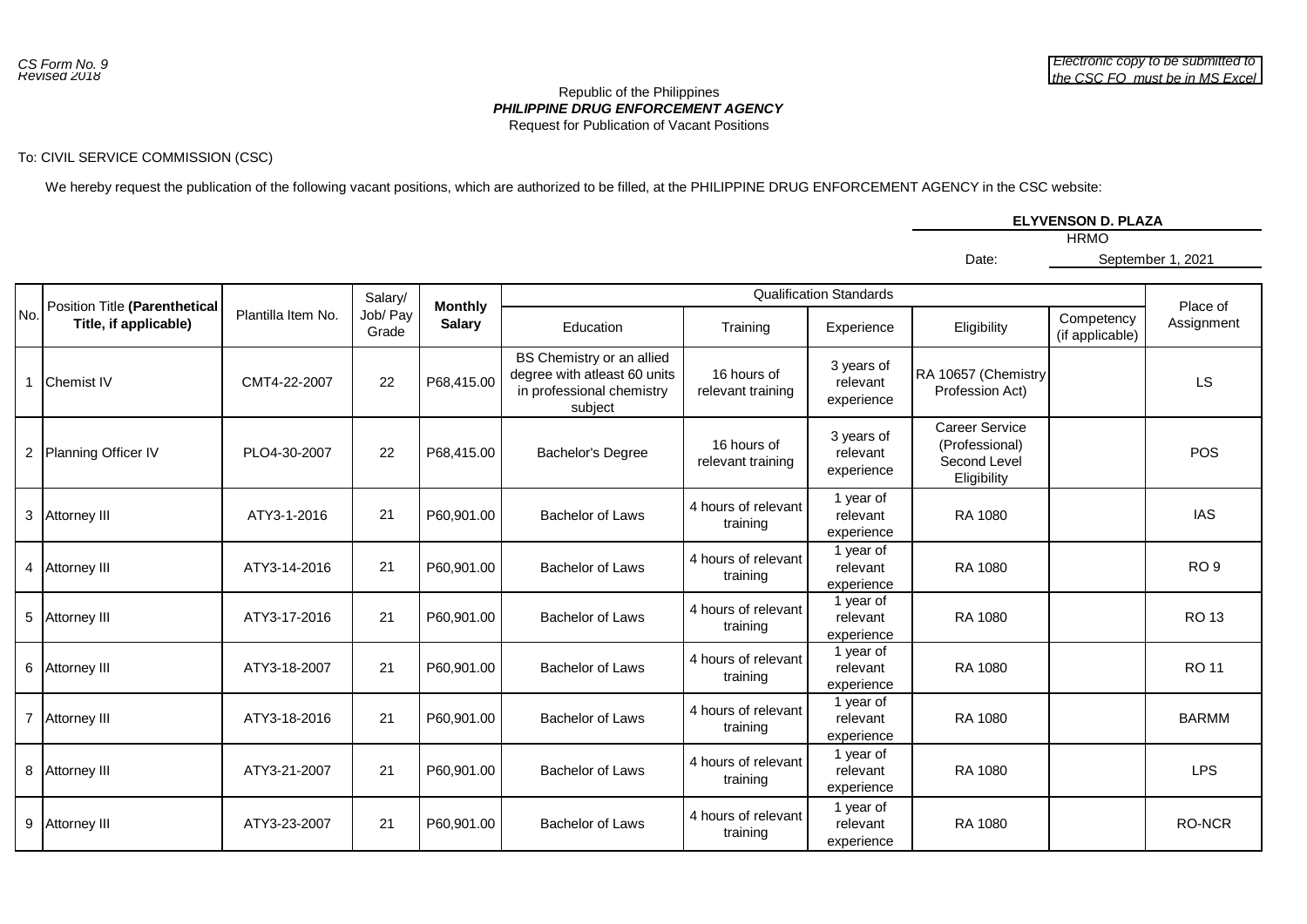|    | 10 Attorney III                        | ATY3-25-2010   | 21 | P60,901.00 | <b>Bachelor of Laws</b>                                                                           | 4 hours of relevant<br>training | 1 year of<br>relevant<br>experience  | <b>RA 1080</b>                                                         | <b>IAS</b>    |
|----|----------------------------------------|----------------|----|------------|---------------------------------------------------------------------------------------------------|---------------------------------|--------------------------------------|------------------------------------------------------------------------|---------------|
|    | 11 Attorney III                        | ATY3-6-2016    | 21 | P60,901.00 | <b>Bachelor of Laws</b>                                                                           | 4 hours of relevant<br>training | 1 year of<br>relevant<br>experience  | RA 1080                                                                |               |
|    | 12 Internal Auditor III                | IAUD3-31-2007  | 18 | P43,681.00 | Bachelor's Degree relevant<br>to the job                                                          | 8 hours of relevant<br>training | 2 years of<br>relevant<br>experience | <b>Career Service</b><br>(Professional)<br>Second Level<br>Eligibility | <b>ODG</b>    |
|    | 13 Accountant II                       | A2-1-2019      | 16 | P36,628.00 | Bachelor of Science in<br>Accountancy                                                             | 4 hours of relevant<br>training | 1 year of<br>relevant<br>experience  | <b>RA 1080</b>                                                         | <b>FMS</b>    |
|    | 14 Accountant II                       | A2-2-2019      | 16 | P36,628.00 | Bachelor of Science in<br>Accountancy                                                             | 4 hours of relevant<br>training | 1 year of<br>relevant<br>experience  | <b>RA 1080</b>                                                         | <b>FMS</b>    |
|    | 15 Accountant II                       | A2-3-2019      | 16 | P36,628.00 | Bachelor of Science in<br>Accountancy                                                             | 4 hours of relevant<br>training | 1 year of<br>relevant<br>experience  | RA 1080                                                                | <b>FMS</b>    |
|    | 16 Internal Auditor II                 | IAUD2-32-2007  | 15 | P33,575.00 | Bachelor's Degree relevant<br>to the job                                                          | 4 hours of relevant<br>training | 1 year of<br>relevant<br>experience  | <b>Career Service</b><br>(Professional)<br>Second Level<br>Eligibility | <b>ODG</b>    |
|    | 17 Internal Auditor II                 | IAUD2-33-2007  | 15 | P33,575.00 | Bachelor's Degree relevant<br>to the job                                                          | 4 hours of relevant<br>training | 1 year of<br>relevant<br>experience  | <b>Career Service</b><br>(Professional)<br>Second Level<br>Eligibility | <b>ODG</b>    |
|    | 18 Chemist II                          | CMT2-93-2007   | 15 | P33,575.00 | BS Chemistry or an allied<br>degree with atleast 60 units<br>in professional chemistry<br>subject | 4 hours of relevant<br>training | 1 year of<br>relevant<br>experience  | RA 10657 (Chemistry<br>Profession Act)                                 | <b>RO 4-A</b> |
| 19 | Administrative Officer IV<br>(HRMO II) | ADOF4-27-2007  | 15 | P33,575.00 | Bachelor's Degree                                                                                 | 4 hours of relevant<br>training | 1 year of<br>relevant<br>experience  | Career Service<br>(Professional)<br>Second Level<br>Eligibility        | <b>HRMS</b>   |
| 20 | Administrative Officer IV<br>(HRMO II) | ADOF4-29-2007  | 15 | P33,575.00 | Bachelor's Degree                                                                                 | 4 hours of relevant<br>training | 1 year of<br>relevant<br>experience  | <b>Career Service</b><br>(Professional)<br>Second Level<br>Eligibility | <b>HRMS</b>   |
| 21 | Administrative Officer IV<br>(HRMO II) | ADOF4-3-2018   | 15 | P33,575.00 | Bachelor's Degree                                                                                 | 4 hours of relevant<br>training | 1 year of<br>relevant<br>experience  | <b>Career Service</b><br>(Professional)<br>Second Level<br>Eligibility | <b>HRMS</b>   |
|    | 22 Training Specialist II              | TRNSP2-93-2007 | 15 | P33,575.00 | Bachelor's Degree                                                                                 | 4 hours of relevant<br>training | 1 year of<br>relevant<br>experience  | <b>Career Service</b><br>(Professional)<br>Second Level<br>Eligibility | <b>ACAD</b>   |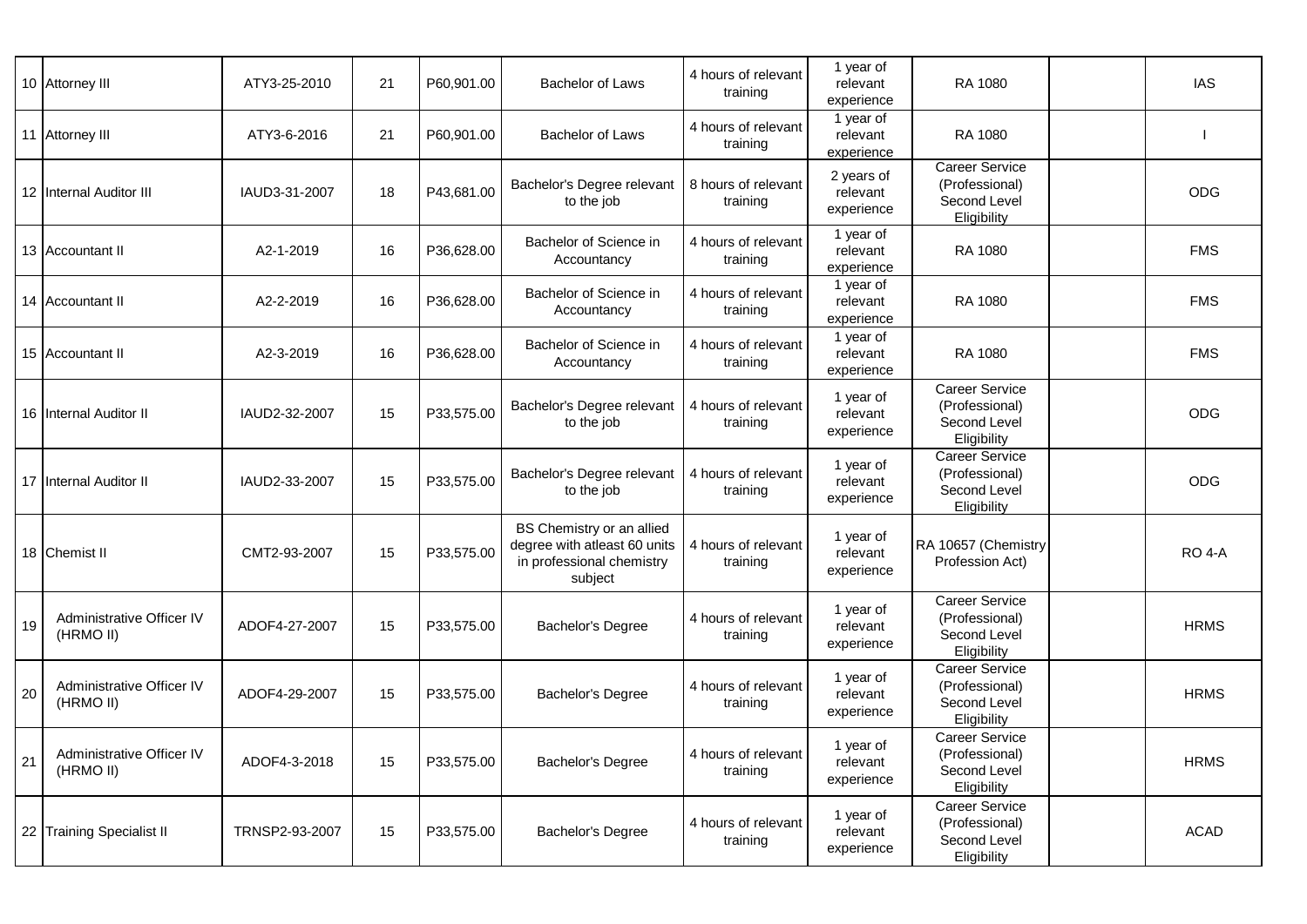|    | 23 Administrative Officer IV                       | ADOF4-4-2020   | 15 | P33,575.00 | Bachelor's Degree                                                                                                                         | 4 hours of relevant<br>training | 1 year of<br>relevant<br>experience | <b>Career Service</b><br>(Professional)<br>Second Level<br>Eligibility | <b>FMS</b>      |
|----|----------------------------------------------------|----------------|----|------------|-------------------------------------------------------------------------------------------------------------------------------------------|---------------------------------|-------------------------------------|------------------------------------------------------------------------|-----------------|
| 24 | Administrative Officer II<br>(HRMO I)              | ADOF2-4-2018   | 11 | P23,877.00 | Bachelor's Degree                                                                                                                         | None Required                   | None Required                       | Career Service<br>(Professional)<br>Second Level<br>Eligibility        | <b>HRMS</b>     |
| 25 | Administrative Officer II<br>(Financial Analyst I) | ADOF2-7-2007   | 11 | P23,877.00 | Bachelor's Degree relevant<br>to the job                                                                                                  | None Required                   | None Required                       | Career Service<br>(Professional)<br>Second Level<br>Eligibility        | <b>FMS</b>      |
|    | 26 Statistician I                                  | STAT1-239-2007 | 11 | P23,877.00 | Bachelor's Degree relevant<br>to the job                                                                                                  | None Required                   | None Required                       | <b>Career Service</b><br>(Professional)<br>Second Level<br>Eligibility | <b>POS</b>      |
|    | 27 Statistician I                                  | STAT1-237-2007 | 11 | P23,877.00 | Bachelor's Degree relevant<br>to the job                                                                                                  | None Required                   | None Required                       | Career Service<br>(Professional)<br>Second Level<br>Eligibility        | <b>IIS</b>      |
|    | 28 Librarian I                                     | LIB1-37-2007   | 11 | P23,877.00 | Bachelor's Degree in Library<br>Science or Information<br>Science or Bachelor of<br>Science in Education/Arts<br>major in Library Science | None Required                   | None Required                       | RA 1080                                                                | <b>ACAD</b>     |
|    | 29 Chemist I                                       | CMT1-82-2007   | 11 | P23,877.00 | BS Chemistry or an allied<br>degree with atleast 60 units<br>in professional chemistry<br>subject                                         | None Required                   | None Required                       | RA 10657 (Chemistry<br>Profession Act)                                 | LS              |
|    | 30 Chemist I                                       | CMT1-96-2007   | 11 | P23,877.00 | BS Chemistry or an allied<br>degree with atleast 60 units<br>in professional chemistry<br>subject                                         | None Required                   | None Required                       | RA 10657 (Chemistry<br>Profession Act)                                 | RO <sub>2</sub> |
|    | 31 Chemist I                                       | CMT1-92-2007   | 11 | P23,877.00 | BS Chemistry or an allied<br>degree with atleast 60 units<br>in professional chemistry<br>subject                                         | None Required                   | None Required                       | RA 10657 (Chemistry<br>Profession Act)                                 | RO <sub>2</sub> |
|    | 32 Chemist I                                       | CMT1-110-2007  | 11 | P23,877.00 | BS Chemistry or an allied<br>degree with atleast 60 units<br>in professional chemistry<br>subject                                         | None Required                   | None Required                       | RA 10657 (Chemistry<br>Profession Act)                                 | RO <sub>8</sub> |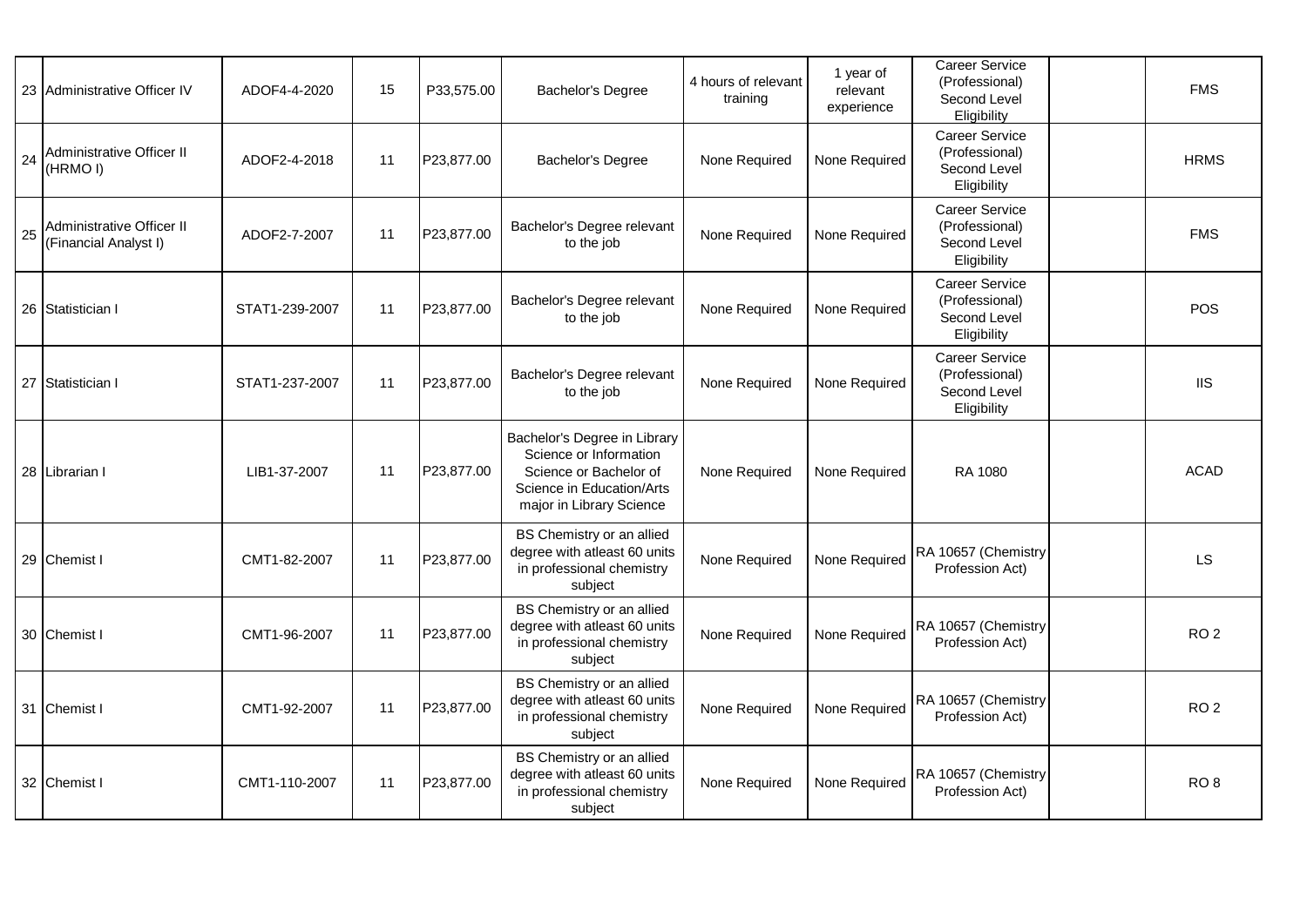|    | 33 Chemist I                                           | CMT1-128-2007 | 11 | P23,877.00 | BS Chemistry or an allied<br>degree with atleast 60 units<br>in professional chemistry<br>subject | None Required                   | None Required                       | RA 10657 (Chemistry<br>Profession Act)                                 | <b>RO12</b>     |
|----|--------------------------------------------------------|---------------|----|------------|---------------------------------------------------------------------------------------------------|---------------------------------|-------------------------------------|------------------------------------------------------------------------|-----------------|
| 34 | Administrative Officer I<br>(Records Officer I)        | ADOF1-19-2007 | 10 | P21,205.00 | Bachelor's Degree                                                                                 | None Required                   | None Required                       | <b>Career Service</b><br>(Professional)<br>Second Level<br>Eligibility | LS              |
| 35 | Administrative Officer I<br>(Records Officer I)        | ADOF1-34-2007 | 10 | P21,205.00 | Bachelor's Degree                                                                                 | None Required                   | None Required                       | <b>Career Service</b><br>(Professional)<br>Second Level<br>Eligibility | <b>CS</b>       |
| 36 | Administrative Officer I<br>(Records Officer I)        | ADOF1-42-2007 | 10 | P21,205.00 | Bachelor's Degree                                                                                 | None Required                   | None Required                       | <b>Career Service</b><br>(Professional)<br>Second Level<br>Eligibility | RO <sub>I</sub> |
| 37 | Administrative Officer I<br>(Records Officer I)        | ADOF1-28-2007 | 10 | P21,205.00 | Bachelor's Degree                                                                                 | None Required                   | None Required                       | Career Service<br>(Professional)<br>Second Level<br>Eligibility        | RO <sub>5</sub> |
| 38 | Administrative Officer I<br>(Records Officer I)        | ADOF1-46-2007 | 10 | P21,205.00 | Bachelor's Degree                                                                                 | None Required                   | None Required                       | Career Service<br>(Professional)<br>Second Level<br>Eligibility        | RO <sub>7</sub> |
| 39 | Administrative Officer I<br>(Supply Officer I)         | ADOF1-35-2007 | 10 | P21,205.00 | Bachelor's Degree                                                                                 | None Required                   | None Required                       | <b>Career Service</b><br>(Professional)<br>Second Level<br>Eligibility | <b>LAMS</b>     |
| 40 | Administrative Officer I<br>(Supply Officer I)         | ADOF1-45-2007 | 10 | P21,205.00 | Bachelor's Degree                                                                                 | None Required                   | None Required                       | Career Service<br>(Professional)<br>Second Level<br>Eligibility        | <b>RO-NCR</b>   |
| 41 | Administrative Assistant II<br>(Disbursing Officer II) | ADAS2-60-2007 | 8  | P18,251.00 | Completion of 2 years<br>studies in college                                                       | 4 hours of relevant<br>training | 1 year of<br>relevant<br>experience | Career Service<br>(Subprofessional)<br><b>First Level Eligibility</b>  | RO-NCR          |
| 42 | Administrative Assistant II<br>(Property Custodian II) | ADAS2-45-2007 | 8  | P18,251.00 | Completion of 2 years in<br>studies in college                                                    | 4 hours of relevant<br>training | 1 year of<br>relevant<br>experience | Career Service<br>(Subprofessional)<br><b>First Level Eligibility</b>  | <b>LAMS</b>     |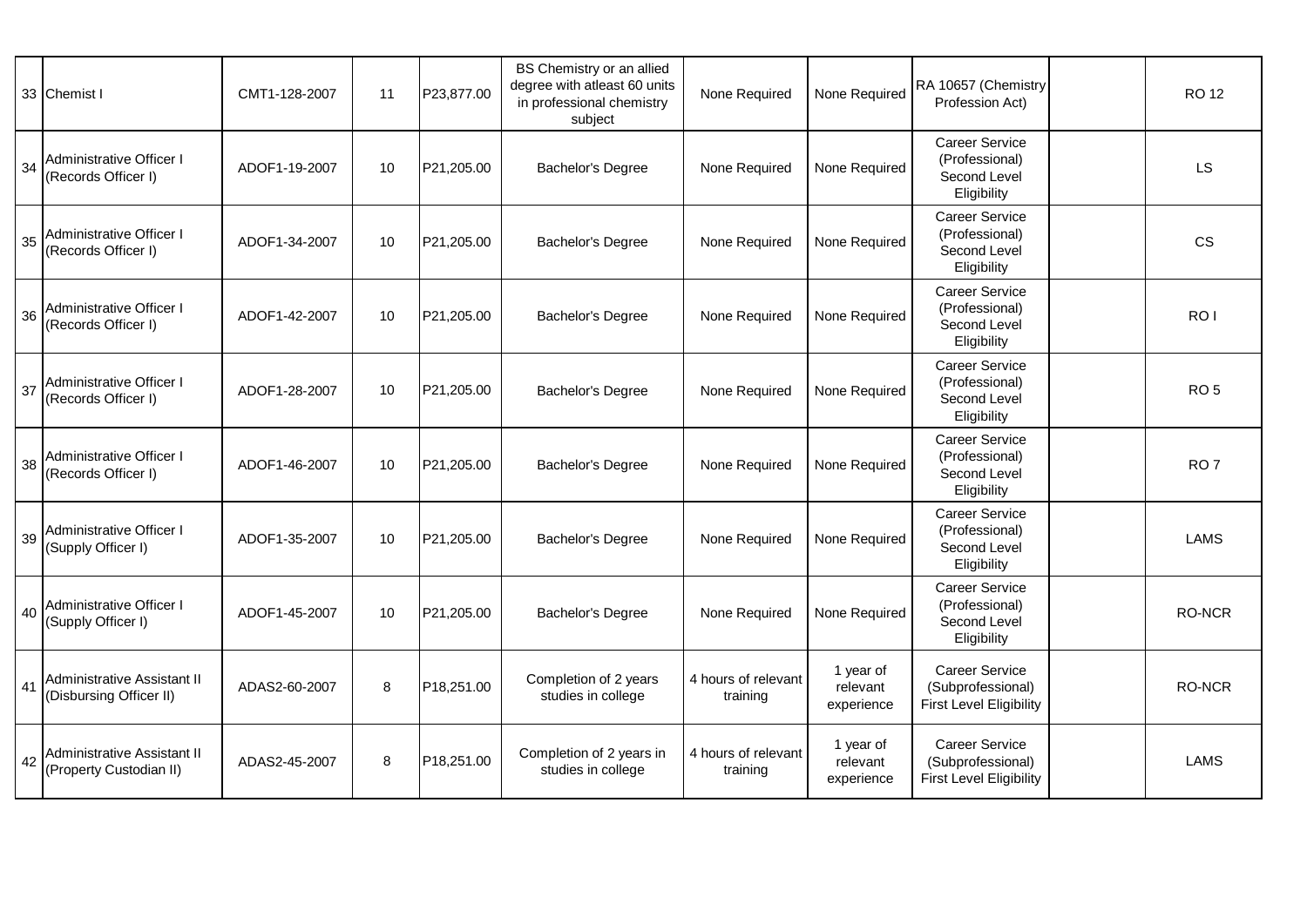| 43 | Administrative Assistant II<br>(Property Custodian II) | ADAS2-65-2007  | 8              | P18,251.00 | Completion of 2 years in<br>studies in college                                                                     | 4 hours of relevant<br>training | 1 year of<br>relevant<br>experience | <b>Career Service</b><br>(Subprofessional)<br><b>First Level Eligibility</b>                                   | RO <sub>7</sub> |
|----|--------------------------------------------------------|----------------|----------------|------------|--------------------------------------------------------------------------------------------------------------------|---------------------------------|-------------------------------------|----------------------------------------------------------------------------------------------------------------|-----------------|
|    | 44 Laboratory Technician II                            | LABT2-100-2007 | $\,8\,$        | P18,251.00 | Completion of 2 years in<br>studies in college                                                                     | 4 hours of relevant<br>training | 1 year of<br>relevant<br>experience | <b>Career Service</b><br>(Subprofessional)<br><b>First Level Eligibility</b><br>or CSC MC 10 s.<br>2013 Cat II | <b>RO12</b>     |
|    | 45 Laboratory Technician II                            | LABT2-98-2007  | 8              | P18,251.00 | Completion of 2 years in<br>studies in college                                                                     | 4 hours of relevant<br>training | 1 year of<br>relevant<br>experience | <b>Career Service</b><br>(Subprofessional)<br><b>First Level Eligibility</b><br>or CSC MC 10 s.<br>2013 Cat II | RO <sub>7</sub> |
|    | 46 Administrative Assistant I                          | ADAS1-48-2007  | $\overline{7}$ | P17.179.00 | Completion of 2 years<br>studies in college                                                                        | None Required                   | None Required                       | <b>Career Service</b><br>(Subprofessional)<br><b>First Level Eligibility</b>                                   | <b>ICFAS</b>    |
|    | 47 Administrative Assistant I<br>(Secretary I)         | ADAS1-26-2007  | $\overline{7}$ | P17,179.00 | Completion of 2 years<br>studies in college                                                                        | None Required                   | None Required                       | Career Service<br>(Subprofessional)<br>First Level Eligibility                                                 | POS             |
|    | 48 Administrative Assistant I<br>(Secretary I)         | ADAS1-32-2007  | $\overline{7}$ | P17,179.00 | Completion of 2 years<br>studies in college                                                                        | None Required                   | None Required                       | Career Service<br>(Subprofessional)<br><b>First Level Eligibility</b>                                          | <b>FMS</b>      |
|    | 49 Administrative Aide VI<br>(Fiscal Clerk)            | ADA6-38-2007   | 6              | P16,200.00 | Completion of 2 years<br>studies in college                                                                        | None Required                   | None Required                       | <b>Career Service</b><br>(Subprofessional)<br><b>First Level Eligibility</b>                                   | <b>FMS</b>      |
| 50 | Administrative Aide VI<br>(Storekeeper II)             | ADA6-40-2007   | 6              | P16,200.00 | Completion of 2 years<br>studies in college of high<br>school graduate with relevant<br>vocational or trade degree | None Required                   | None Required                       | <b>Career Service</b><br>(Subprofessional)<br><b>First Level Eligibility</b>                                   | <b>LAMS</b>     |
| 51 | Administrative Aide III (Utility<br>Worker II)         | ADA3-65-2007   | 3              | P13,572.00 | Must be able to read and<br>write                                                                                  | None Required                   | None Required                       | None Required (MC<br>11 s. 96 CAT III)                                                                         | <b>RO 4-A</b>   |
| 52 | Administrative Aide III<br>(Driver I)                  | ADA3-69-2007   | 3              | P13,572.00 | <b>Elementary Graduate</b>                                                                                         | None Required                   | None Required                       | Driver's License (MC<br>11 s 96 Cat III)                                                                       | RO <sub>7</sub> |